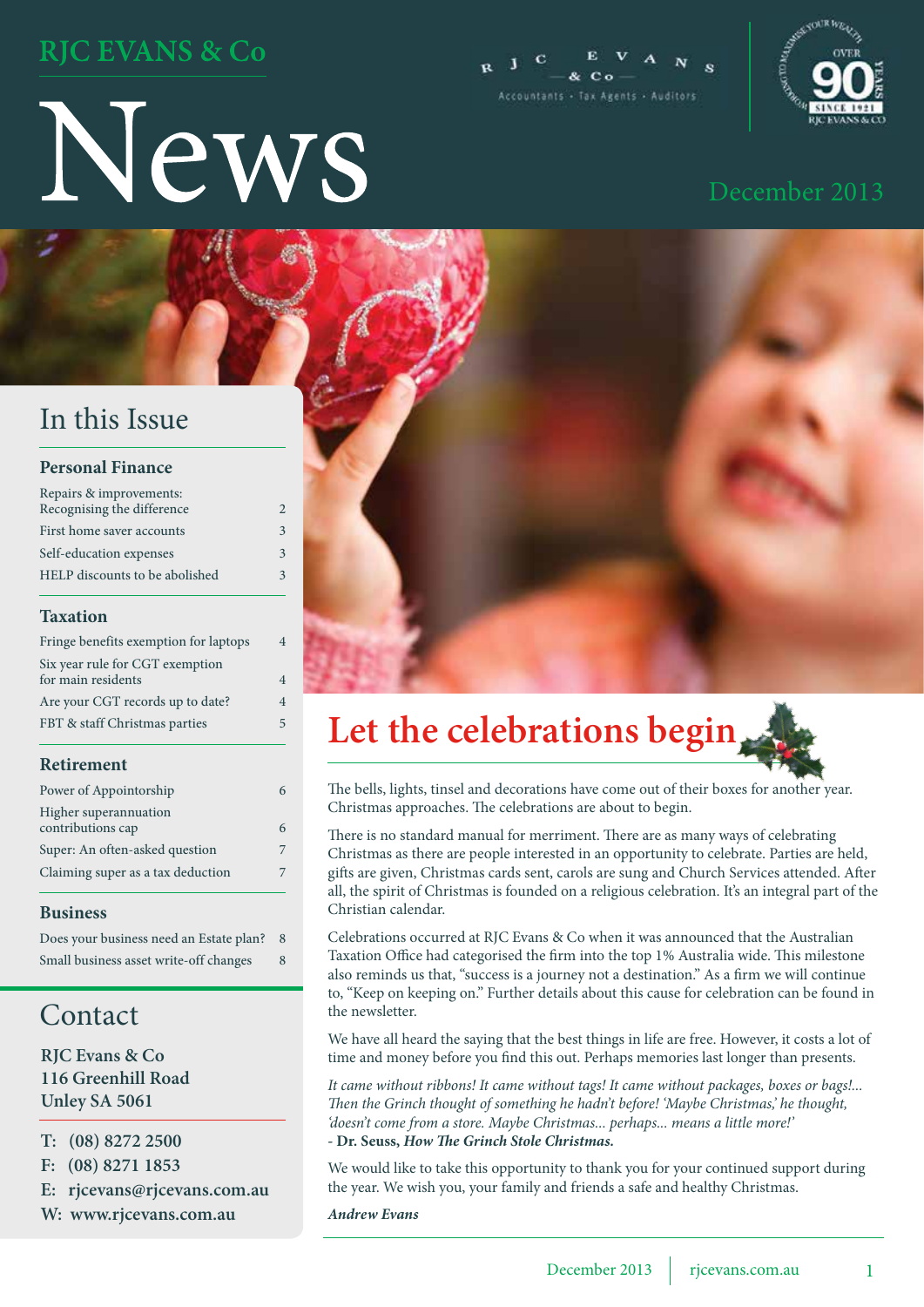# Personal Finance

#### **rjc evans news**

### **Congratulations to the RJC Evans team!**

Prior to the 30th of June 2013, the partners of RJC Evans & Co received a visit from the firm's ATO tax agent liaison team. This visit brought good news to the firm.

This was that RJC Evans & Co had been categorised in the top 1% of firms, Australia wide. This assessment is based on complying with ATO lodgement deadlines for clients and overall standard of work submitted.

Congratulations to all of the team who over a long period have enabled the firm to achieve such a significant milestone!

### **property Repairs & improvements: Recognising the difference**

The Australian Taxation Office differentiates between repairs and improvements. To ensure the best results are obtained from an investment property, it is important to understand the difference between the two claim options.

#### **Definitions**

 $\overline{2}$ 

**Deductible Repair:** Returning items or property to their original state: An exercise in retaining the value of the item or the property. Repairs attract an immediate 100% deduction in the year of expense.

**Improvement:** Improving the condition of an item or property beyond that of when it was purchased. Improvements are capital in nature and as such, must be depreciated over time.



#### **Three Tests**

When determining whether a repair or improvement has been made, often three basic tests are employed, they are:

#### **Has the condition of the property been improved beyond the original condition at the time of purchase?**

When an item was partially or fully replaced, it needs to be determined whether it was done due to the item being damaged, or done to improve what was previously there.

#### **Has the property been established as an income producing property?**

The Australian Taxation Office states that repairs must relate directly to the wear and tear or other damage that occurred as a result of renting out the property.

#### **Was the asset partially replaced, or replaced in its entirety?**

Partially replacing an item, like a fence panel, due to damage or wear and tear, often implies that a repair is being carried out. However, if a fence panel needs to be replaced, but the property owner decides

to replace the entire fence (for no apparent reason except to improve the property's value), this would be classified as an improvement.

#### **Some important points**

When completing repairs, they should be carried out when the property is tenanted. The Australian Taxation Office will allow repairs as a deduction, only if the property is being used for income producing purposes at that time. However, if tenants have recently moved out and repairs need to be made due to damage caused by those tenants, the repairs will also be allowed as a deduction as the damage occurred when the property was income producing.

It is important to note that an initial improvement at the time of purchase will not give rise to immediate tax deduction. Property investors may be able to claim the cost of an initial improvement under the special construction write-off provision, or create a plant or article which may be depreciated over time, but it will not create an immediate deduction in its own right.

*Source: BMT & Associates & Quantity Surveyors*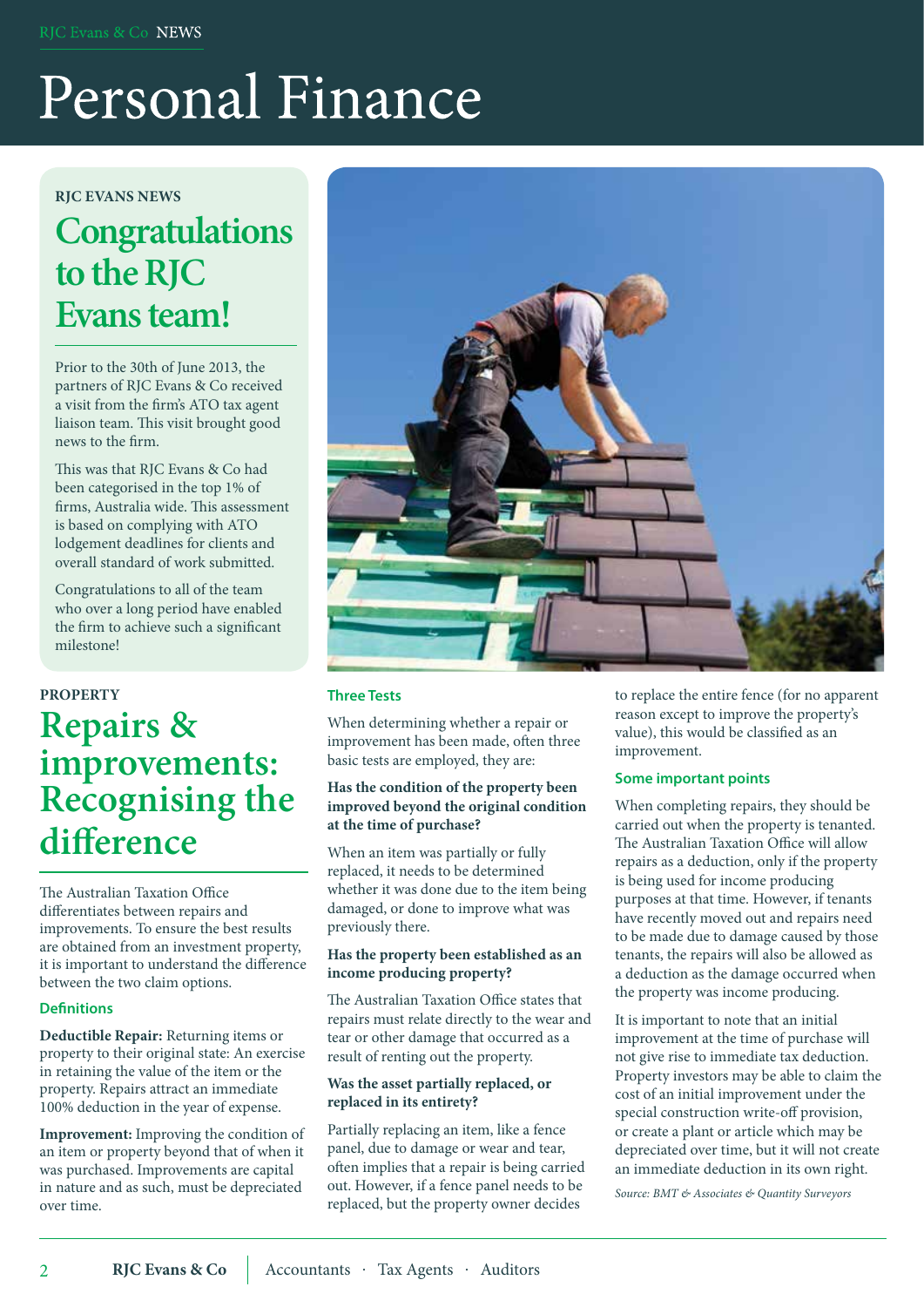



### **property First home saver accounts**

Unlike other savings accounts, a first home saver account can only be used when you are saving to buy or build your first home. Each year the Government will make a 17% contribution on the first \$6,000 you deposit each year. This means that if you deposit \$6,000 in one financial year, you will receive \$1,020 from the Government.

Some of the main features of these accounts are:

- Interest you earn on the account is taxed at a rate of 15%.
- You have to save at least \$1,000 each year over four financial years before you can withdraw the money. These four years do not need to be consecutive.
- The maximum account balance is capped at \$90,000 but this cap will be

indexed in future years. After your savings reach this level, only interest and earnings can be added to the balance.

- The money must be used for your first home. If it is not it is added to your superannuation and you cannot access it until you are retired or can meet another condition of release.
- If you buy your first home before the four year period is up, you can withdraw the money in your account at the end of the four year period to put towards your mortgage. You will not be able to make any more deposits until you have built or bought a property.
- First time saver accounts can only be opened by an individual. If you are saving with a partner you will each need to open separate accounts. However, you will only have to wait until one of you reaches the 4-year savings mark to withdraw from each account, providing your house is bought in both your names. If you both have accounts, you will also both be eligible for the Government contributions.

### **education Self-education expenses**

Hot off the press is the announcement that the Federal Treasurer has announced that the Government will not proceed with the former Administration's proposed cap on tax deductions for work-related self education expenses.

The proposed change to limiting the tax deductible amount to \$2,000 was due to come in during the 2015 financial year.

With this announcement, there will no longer be any cap on self education expenses.



### **education HELP discounts to be abolished**

The Government will remove the discounts applying to up-front and voluntary payments made under the Higher Education Loan Program (HELP) from 1 January 2014. The discounts to be removed are:

- The 10% discount available to students electing to pay their student contribution up-front; and
- The 5% bonus on voluntary payments to the ATO of \$500 or more.

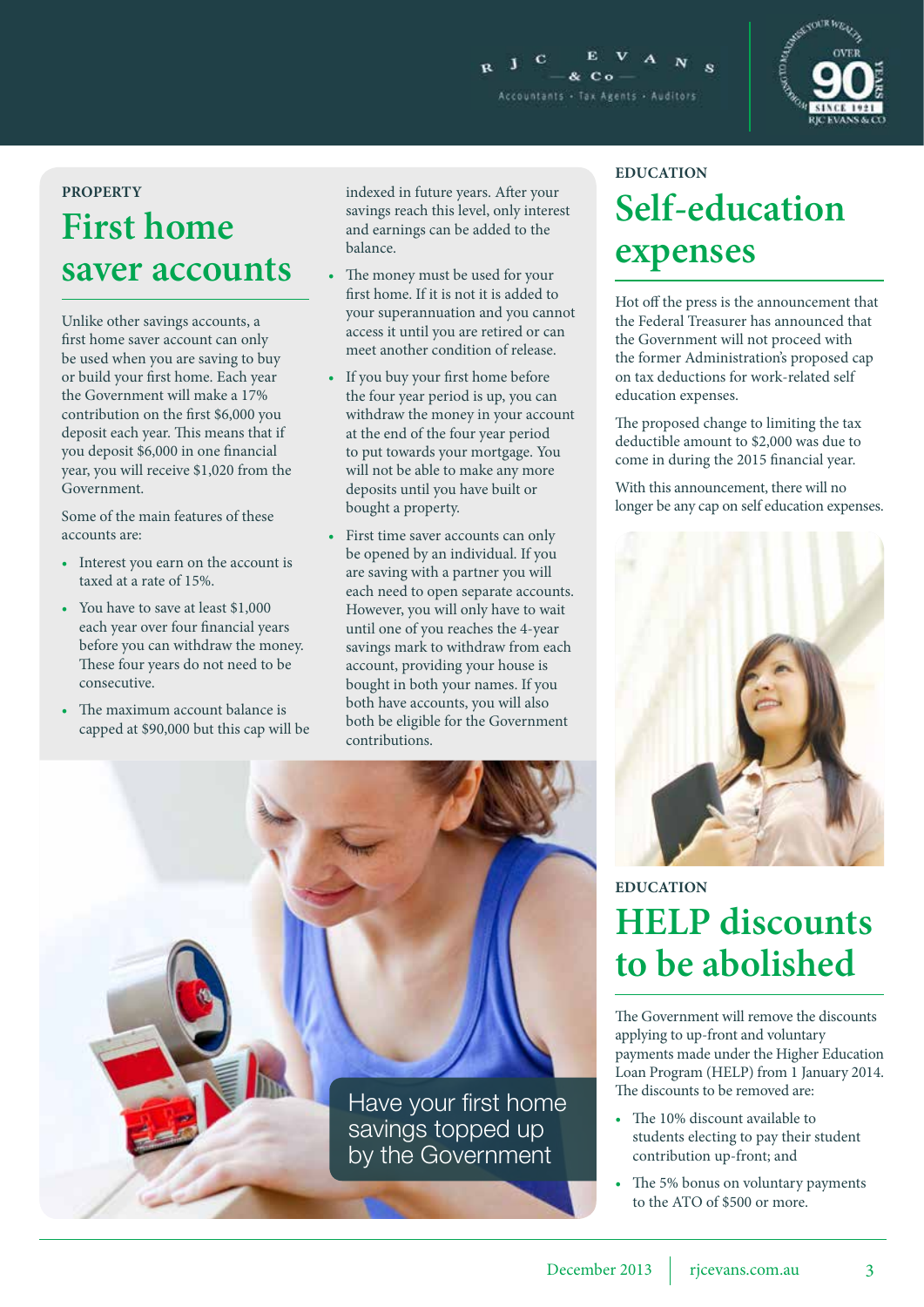# Taxation

**fringe benefits tax**

### **Fringe benefits exemption for laptops**



The FBT Act exempts the following from Fringe Benefits Tax:

- • Mobile phone (if primarily used in employment)
- Protective clothing required for employment
- • Briefcase
- Calculator

4

- Tools of trade
- • Computer software for use in the employee's employment
- • Electronic diary/organiser or similar
- A notebook/laptop computer or similar portable computer (limit one per year)
- • For minor benefits of less than \$100, the employer can claim the expense and not be liable for FBT. Also there will be no amount shown as a Fringe Benefit on the employee's payment summary.



capital gains tax **Six year rule for CGT exemption for main residents**

Providing you do not have a second main residence, you can choose to treat



your home as your main residence for up to six years, even though you are renting it out. If you sell it within the six years, you'll be exempt from Capital Gains Tax.

The six year period can be extended for a further six years, if you **legitimately**  return to your main residence before the end of the six years and subsequently elect to rent it out again.

As this matter is complex, please contact our office to discuss it in relation to your personal circumstances.

### **capital gains tax Are your CGT records up to date?**

Waiting until you sell an asset to start thinking about Capital Gains Tax (CGT) is often too late. You should keep records from the date you acquire the asset and maintain records when buying, owning, improving and selling business assets. The records must be kept for at least 5 years after you dispose of the asset.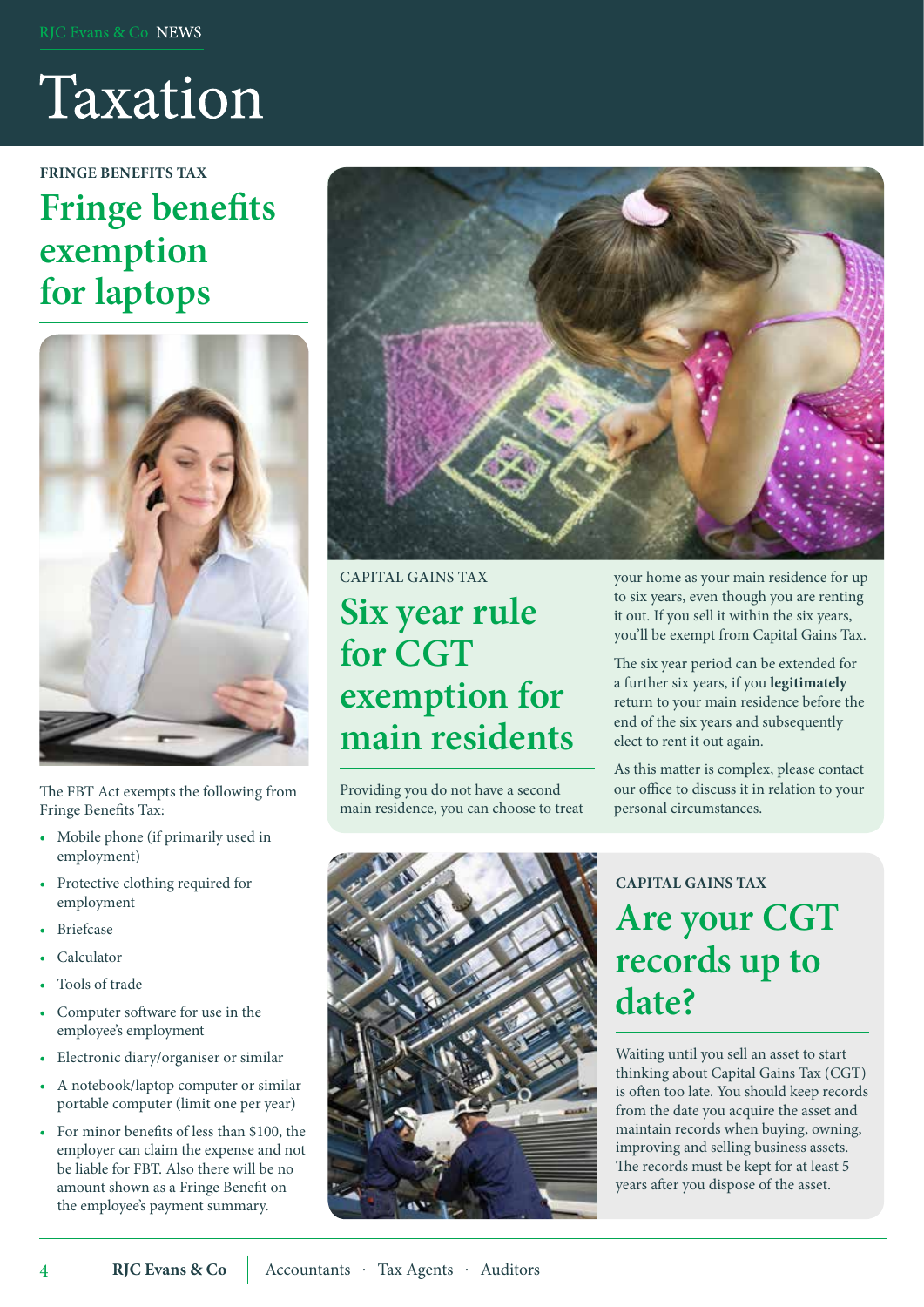



#### **fringe benefits tax**

### **FBT & staff Christmas parties**

With the Christmas season almost upon us, thoughts inevitably turn to Christmas parties and gifts. This is a complex area which often causes confusion.

The Fringe Benefits Tax (FBT), Goods and Services Tax (GST) and income tax consequences have been summarised in the schedule below. Please do not hesitate to contact our office for any clarification.

| <b>Event</b>                     | FBT?                             | <b>Deduction</b>                 | <b>Claim GST?</b>                |
|----------------------------------|----------------------------------|----------------------------------|----------------------------------|
| Gift for employee<br>$<$ \$300   | No.                              | Yes                              | Yes                              |
| Gift for employee<br>$>$ \$300   | Yes                              | Yes                              | Yes                              |
| Party on premises -<br>employee  | No - regardless<br>of cost       | <b>No</b>                        | <b>No</b>                        |
| Party on premises -<br>spouse    | Only if benefit<br>exceeds \$300 | Only if benefit<br>exceeds \$300 | Only if benefit<br>exceeds \$300 |
| Party off premises -<br>employee | Only if benefit<br>exceeds \$300 | Only if benefit<br>exceeds \$300 | Only if benefit<br>exceeds \$300 |
| Party off premises -<br>staff    | Only if benefit<br>exceeds \$300 | Only if benefit<br>exceeds \$300 | Only if benefit<br>exceeds \$300 |

There's a new cocktail on the market this Christmas. It's called a tax cocktail - two drinks and you withhold nothing!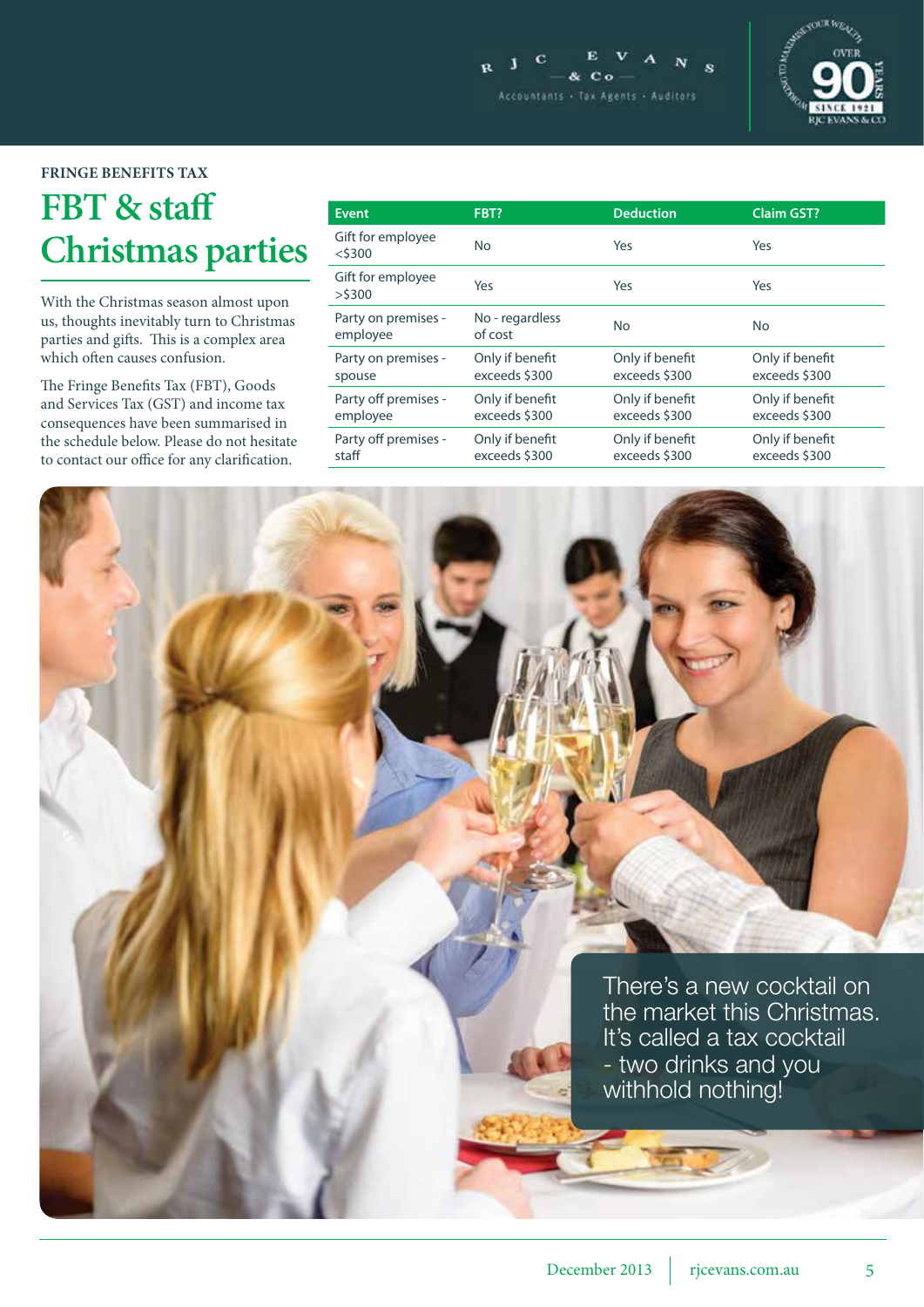# Retirement

#### **trusts**

### **Power of Appointorship**

Do you have a discretionary trust? If you do then this article is particularly relevant to you. Can you answer these questions?

- Who is/are the appointors of my family trust?
- • Have I addressed this position of control in my Will?
- • Is this directive in my Will consistent with my family's asset protection strategies?

If you are not able to answer all of these questions then it's time to make contact with both your lawyer and your adviser from our office to discuss the implications of these questions to your own personal circumstances.





### **superannuation Higher contributions cap of \$35,000**

On 1 July 2013, the concessional contributions cap increased from \$25,000 to \$35,000 for individuals aged 60 years and over. The same threshold will apply from 1 July 2014 for individuals aged 50 years and over.

TIP: Eligibility for the higher cap depends on a person's age on 30 June in the previous income year. This means:

- Persons who were aged 59 years or over on 30 June 2013 are eligible for the higher cap in 2013-2014; and
- • Persons who will be aged 49 years or

over on 30 June 2014 will be eligible for the higher cap in 2014-15.

Please contact our office if you wish to discuss your eligibility for the higher cap.

Under the new cap, eligible individuals will potentially be able to claim greater deductions for superannuation contributions, or salary sacrifice larger contributions. It is important to note that this temporary concessional cap will cease when the general cap reaches \$35,000 through indexation (which is expected to be 1 July 2018).

TIP: Taxpayers aged 59 years or over on 30 June 2013, should consider reviewing their salary-sacrificing arrangements, deductions for personal contributions and transition to retirement pensions to take into account the higher concessional cap of \$35,000 for 2013-14.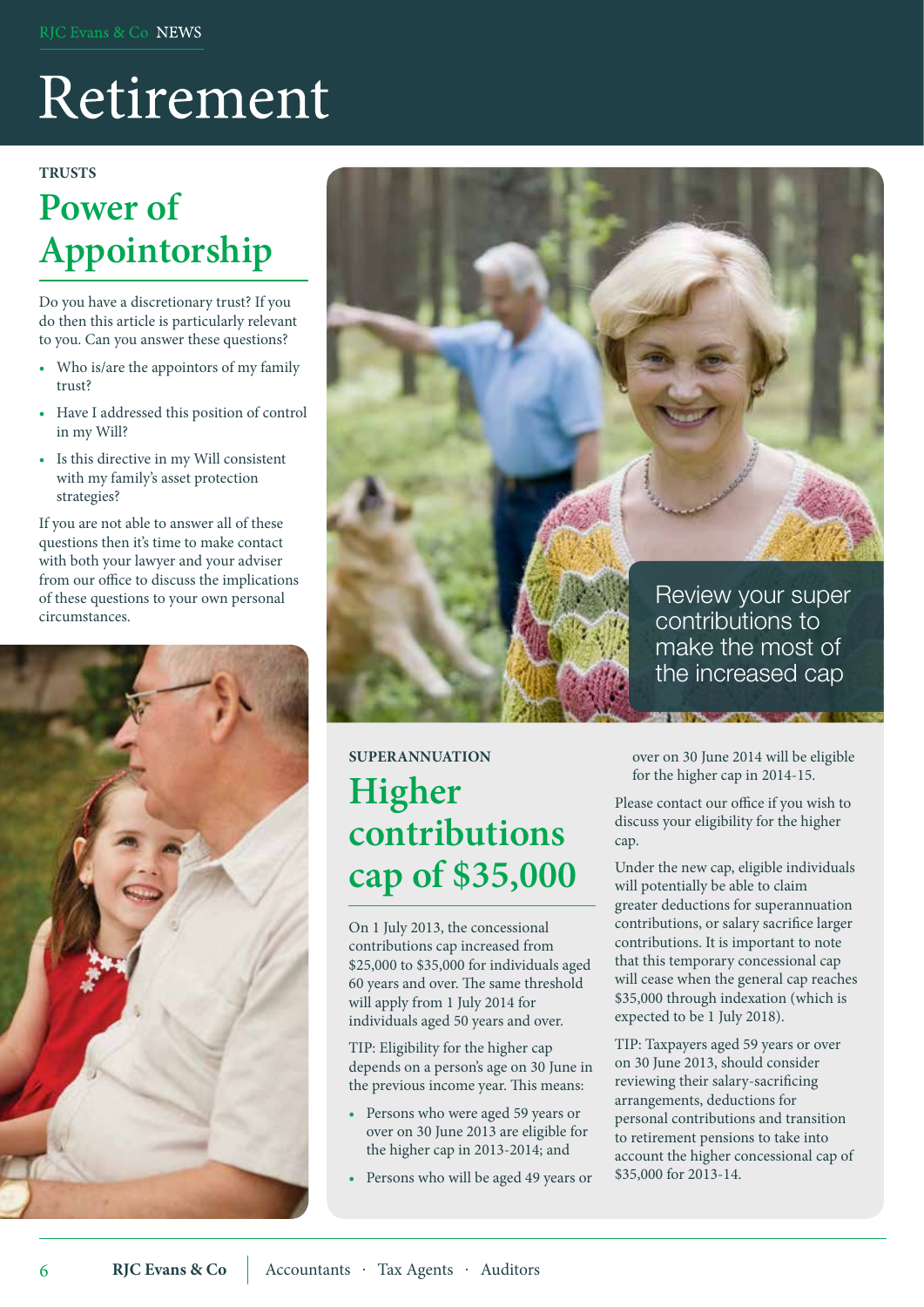



#### **superannuation**

### **Super: An oftenasked question**

Employers often have to grapple with the situation where they contract a person for work. A tax invoice is given with their correct ABN, GST etc. The individual is paid for their services. Does Superannuation Guarantee apply in this situation?

The short answer is yes. Superannuation Guarantee is compulsory and provides that, in addition to payments of salary or wages to employees, it must also be paid in respect of work under a contract, that is wholly or principally for a person's labour.

Consequently, when you employ an individual on an hourly rate, the payment is for that persons labour. You are therefore required to remit Superannuation Guarantee to the nominated superannuation fund.

The position would be different if you were contracting with that person's associated Company of Trust. In that situation you would not be paying the person for his labour. Instead you would be contracting with an entity controlled by the person. It would be that entity which would be subject to the superannuation guarantee rules, in respect of any payments which that entity makes to the person.

Be aware however, that the Tax Office also have rulings regarding personal exertion income in trusts. Call your advisor for further clarification.

### **superannuation Claiming super as a tax deduction**

To claim a deduction for a personal superannuation contribution, you must provide the superannuation fund trustee, with a valid Notice of Intent. This is known as a Section 290-170 Notice. The notice must specify the amount the person is to be claimed as a tax deduction-this amount will then be treated as a concessional contribution by the fund.

Section 290-170 (1) (b) requires the Notice be given at the earlier of:

- The date of lodgement of the member's Income Tax Return, or
- By 30 June, in the year after the year in which the contribution was made.

Finally the fund must officially acknowledge the documentation with another notice. Without this notice, the deduction for personal superannuation contributions is not allowed.